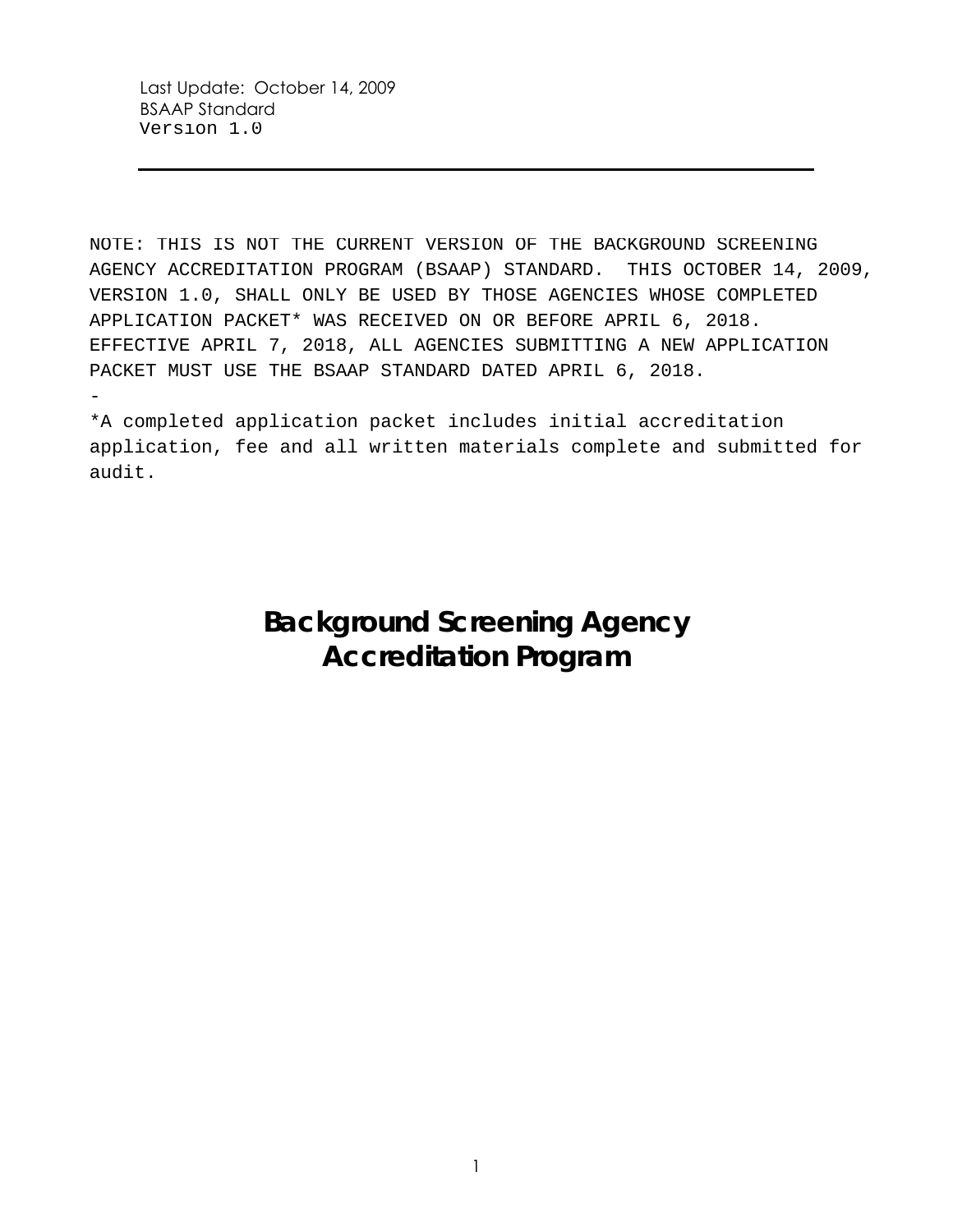## **INTRODUCTORY**

This Standard is applicable only to Consumer Reporting Agencies providing Consumer Reports for employment purposes.

## **DEFINITIONS**

For purposes of this standard, the terms and acronyms below shall have the following definitions.

- 1. "Consumer report" has the meaning given to it in § 603(d) of the federal FCRA.
- 2. "CRA" means a consumer reporting agency as defined in § 603(f) of the federal FCRA.
- 3. "Federal FCRA" means the Fair Credit Reporting Act, 15 U.S.C. § 1681 *et seq.*
- 4. "Investigative consumer report" has the meaning given to it in § 603(e) of the federal FCRA.
- 5. "Policy" means a written directive that is required to be followed by the entity.
- 6. "Procedure" means a written description of how a policy is implemented and followed by the entity. (Procedures may be referred to within the entity as "standard operating procedures," "SOPs," "operating guidelines" or other names.
- 7. "Worker" means any individual who performs services for CRA and who has access to CRA premises or systems. The word "worker" encompasses employees as well as temporary workers, interns, contractors and others who perform work for the CRA.
- 8. "Public Record Researcher" means any person or entity contracted or employed by a CRA, other than another CRA providing consumer reports in pursuant to FCRA Sec. 607(e), who searches for and/or retrieves information that is currently in the custody of a government entity such as a court, state agency or other government repository.
- 9. "Consumer Information" means any information about an individual consumer provided to the CRA by the consumer, client, or other parties in the course of compiling a consumer report.
- 10. "FTC" means Federal Trade Commission.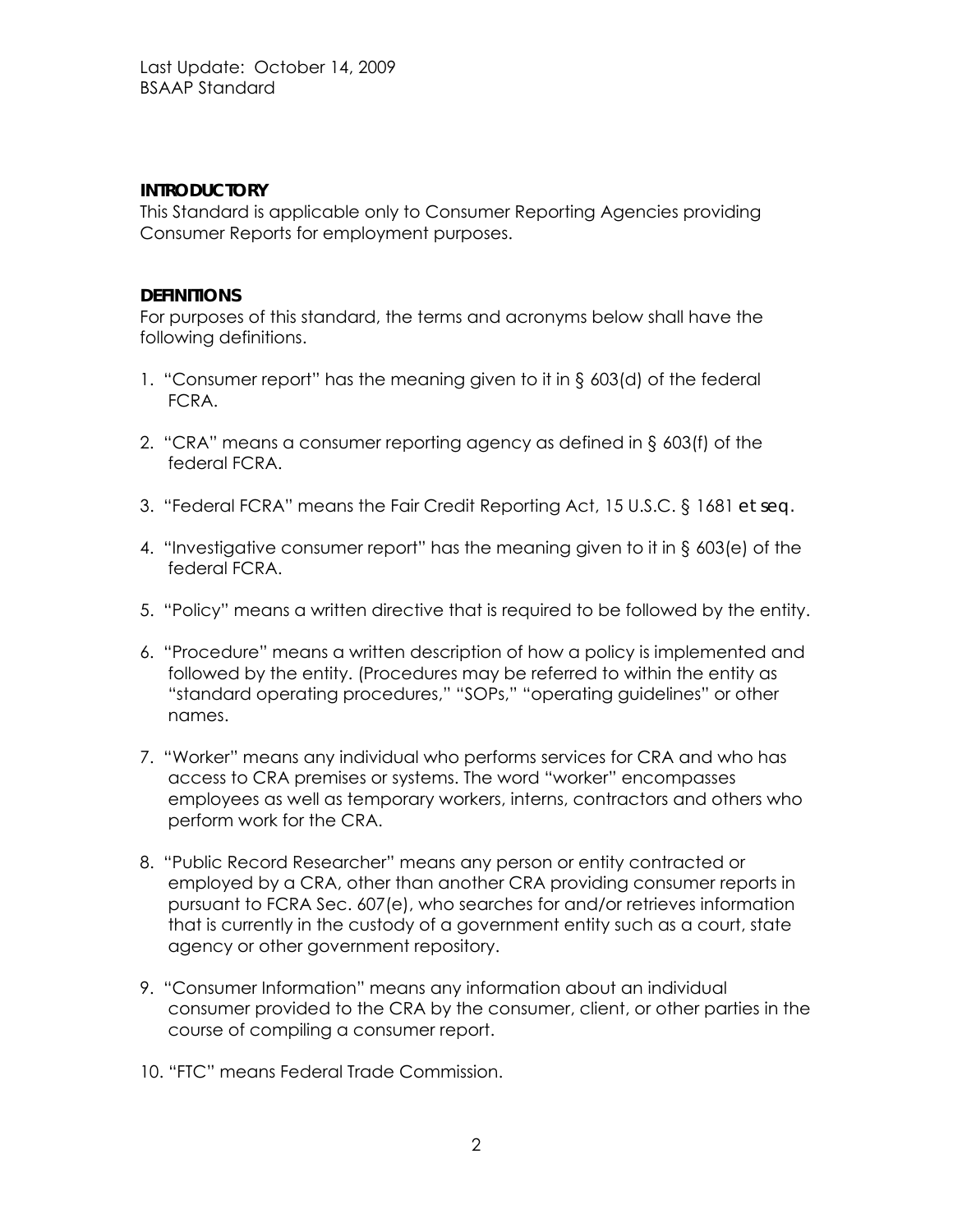# **Section 1: Consumer Protection**

## **Clause 1.1**

1.1 Information Security Policy

CRA shall have a written information security policy. CRA shall designate one or more individuals within the organization who are responsible for implementing, managing and enforcing the information security policy.

# **Clause 1.2**

# 1.2 Data Security

CRA shall have procedures in place to protect consumer information under the control of the CRA from internal and external unauthorized access. These procedures shall include specifications for the securing of information in both hard copy and electronic form, including information stored on portable and/or removable electronic devices.

# **Clause 1.3**

1.3 Intrusion, Detection and Response

CRA shall have procedures in place to detect, investigate and respond to an information system intrusion, including consumer notification where warranted.

# **Clause 1.4**

1.4 Stored Data Security CRA shall have procedures in place to ensure backup data is stored in an encrypted or otherwise protected manner.

# **Clause 1.5**

1.5 Password Protocol CRA shall require strong password protocol pursuant to current security best practices.

# **Clause 1.6**

# 1.6 Electronic Access Control

CRA shall have procedures in place to control access to all electronic information systems and electronic media that contain consumer information. CRA shall have procedures in place to administer access rights. Users shall only be given the access necessary to perform their required functions. Access rights shall be updated based on personnel or system changes.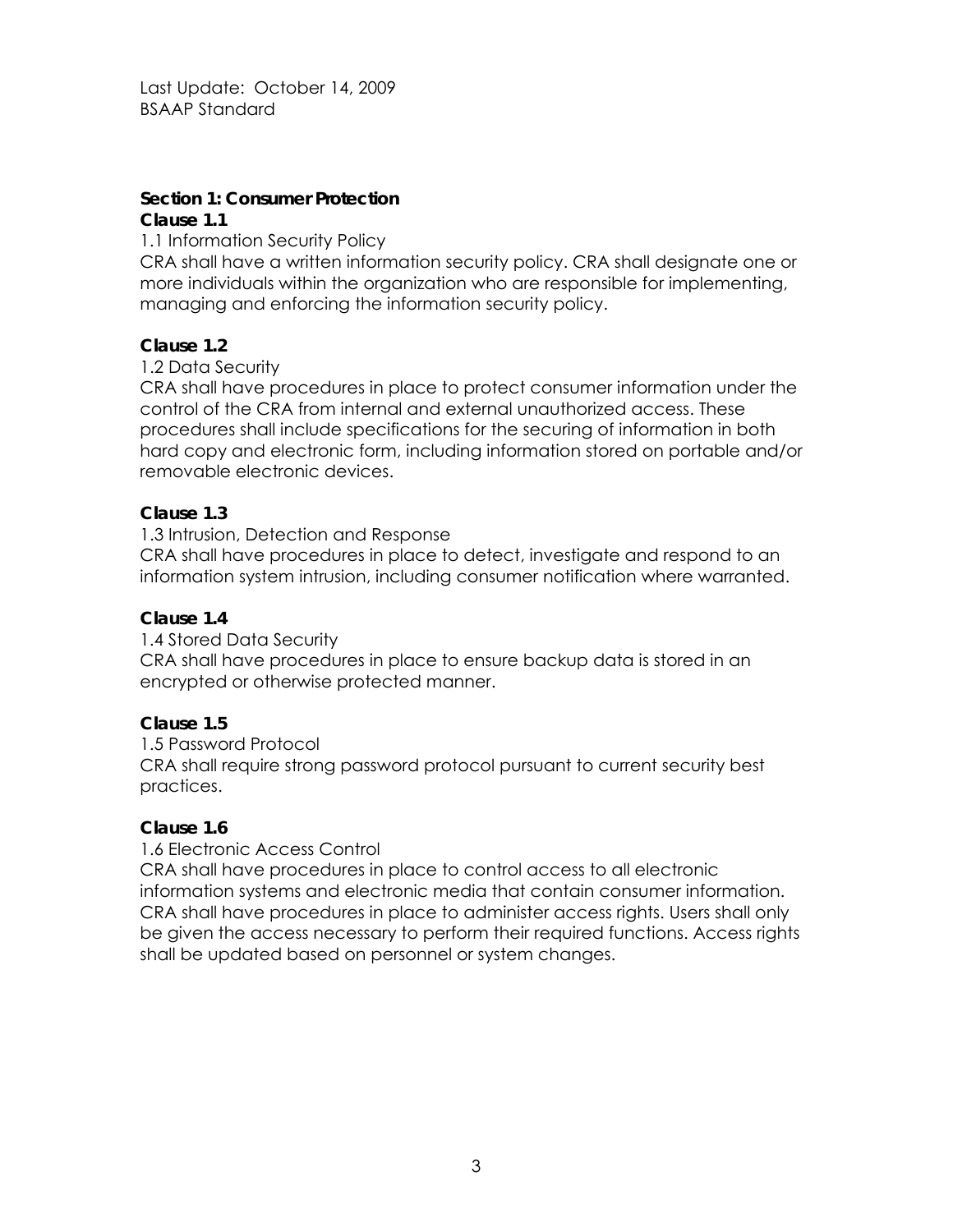## **Clause 1.7**

1.7 Physical Security

CRA shall have procedures in place to control physical access to all areas of CRA facilities that contain consumer information.

## **Clause 1.8**

1.8 Consumer Information Privacy Policy

CRA shall have a Consumer Information Privacy Policy detailing the purpose of the collection of consumer information, the intended use, and how the information will be shared, stored and destroyed. The CRA shall post this policy on its Web site, if it has one, and will make said policy available to clients and/or consumers upon request in at least one other format.

## **Clause 1.9**

1.9 Unauthorized Browsing CRA shall have a procedure that prohibits workers from searching files and databases unless they have a bona fide business necessity.

## **Clause 1.10**

1.10 Record Destruction

When records are to be destroyed or disposed of, CRA shall follow FTC regulations and take measures to ensure that all such records and data are destroyed and unrecoverable.

#### **Clause 1.11**

1.11 Consumer Disputes

CRA shall have procedures in place for handling and documenting a consumer dispute that comply with the federal FCRA.

#### **Clause 1.12**

1.12 Sensitive Data Masking

CRA shall have a procedure to suppress or truncate Social Security numbers and other sensitive data elements as required by law.

#### **Clause 1.13**

#### 1.13 Database Criminal Records

When reporting potentially adverse criminal record information derived from a non-government owned or non-government sponsored/supported database pursuant to the federal FCRA, the CRA shall either: A) verify the information directly with the venue that maintains the official record for that jurisdiction prior to reporting the adverse information to the client; or B) send notice to the consumer at the time information is reported.

#### **Section 2: Legal Compliance**

#### **Clause 2.1**

2.1 Designated Compliance Person(s)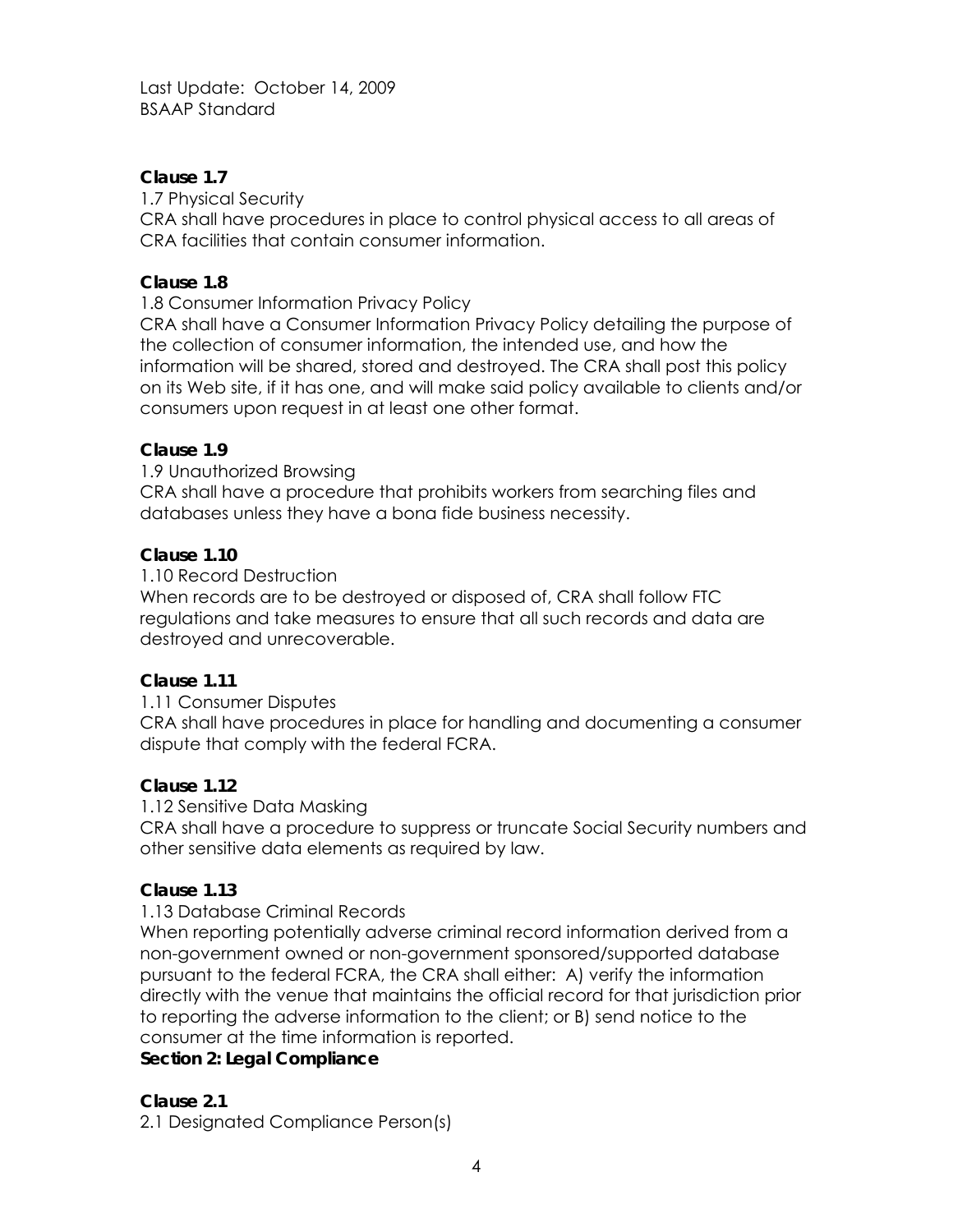The CRA shall designate an individual(s) or position(s) within the organization responsible for CRA's compliance with all sections of the federal FCRA that pertain to the consumer reports provided by the CRA for employment purposes.

## **Clause 2.2**

2.2 State Consumer Reporting Laws

The CRA shall designate an individual(s) or position(s) within the organization responsible for compliance with all state consumer reporting laws that pertain to the consumer reports provided by the CRA for employment purposes.

#### **Clause 2.3**

## 2.3 Driver Privacy Protection Act (DPPA)

The CRA shall designate an individual(s) or position(s) within the organization responsible for compliance with the DPPA that pertain to the consumer reports provided by the CRA for employment purposes, if the CRA furnishes consumer reports that contain information subject to the DPPA.

## **Clause 2.4**

## 2.4 State Implemented DPPA Compliance

If the CRA furnishes consumer reports that contain information subject to the DPPA-implementing statutes in a particular state(s), the CRA shall designate an individual(s) or position(s) within the organization responsible for compliance with state implementations of the DPPA that pertain to the products and services provided by the CRA for employment purposes.

#### **Clause 2.5**

#### 2.5 Integrity

CRA shall not engage in bribery or any other fraudulent activity to obtain preferential treatment from a public official.

#### **Clause 2.6**

#### 2.6 Prescribed Notices

CRA shall provide client all federal FCRA-required, FTC-prescribed documents which the federal FCRA mandates be provided to client by the CRA.

#### **Clause 2.7**

#### 2.7 Certification from Client

Before providing consumer reports to clients, CRA shall obtain a signed agreement from client (referred to as "user" in federal FCRA) in which client agrees to meet the requirements of the federal FCRA, and applicable state and federal laws.

#### **Section 3: Client Education**

#### **Clause 3.1**

3.1 Client Legal Responsibilities

CRA shall have procedures in place to inform client that they have legal responsibilities when using consumer reports for employment purposes. CRA shall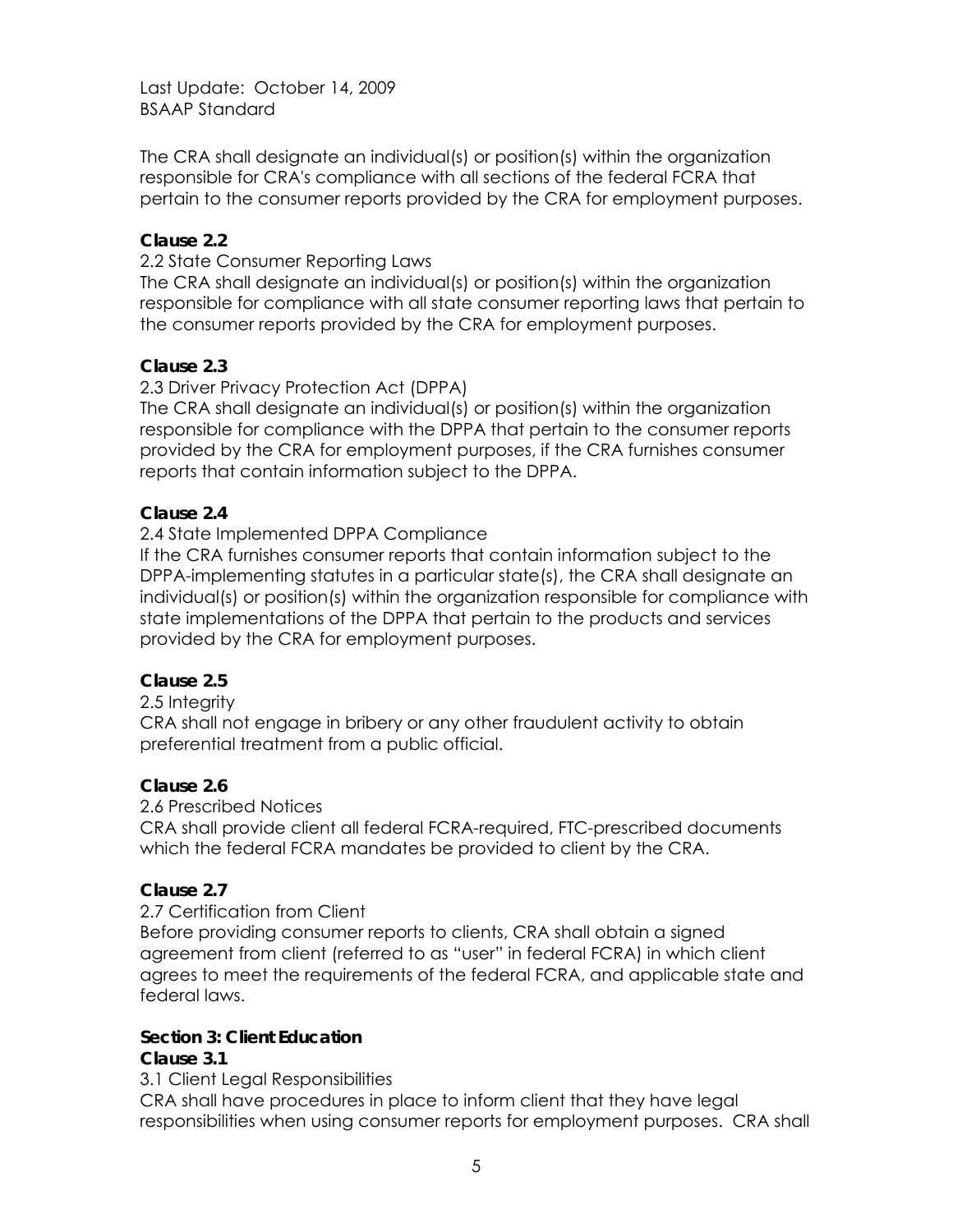recommend that client consult their legal counsel regarding their specific legal responsibilities.

## **Clause 3.2**

3.2 Client Required Documents CRA shall provide sample documents or inform client of specific documents which are needed to meet legal requirements regarding employer's procurement and use of consumer reports.

## **Clause 3.3**

#### 3.3 Truth in Advertising

CRA shall communicate to clients the nature of the original source, limitations, variables affecting the information available and scope of information provided by each consumer reporting product offered by the CRA.

## **Clause 3.4**

## 3.4 Adverse Action

CRA shall inform client that there are legal requirements imposed by the federal FCRA and, in some instances, state consumer reporting laws, regarding taking adverse action against a consumer based on a consumer report. CRA shall recommend to client that they consult with counsel to develop a legally compliant adverse action policy.

#### **Clause 3.5**

#### 3.5 Legal Counsel

CRA shall communicate to client that they are not acting as legal counsel and cannot provide legal advice. CRA shall communicate to client the importance of working with counsel to develop an employment screening program specific to their needs. CRA shall also communicate to client the necessity to work with counsel to ensure that client's policies and procedures related to the use of CRA-provided information are in compliance with applicable state and federal laws.

#### **Clause 3.6**

#### 3.6 Understanding Consumer Reports

CRA shall provide guidance to client on how to order, retrieve, read and understand the information provided in consumer reports provided by the CRA.

# **Clause 3.7**

#### 3.7 Information Protection

CRA shall provide information to client regarding (1) the sensitive nature of consumer reports, (2) the need to protect such information and (3) the consumer report retention and destruction practices as outlined in the federal FCRA and the DPPA.

#### **Section 4: Researcher and Data Product Standards**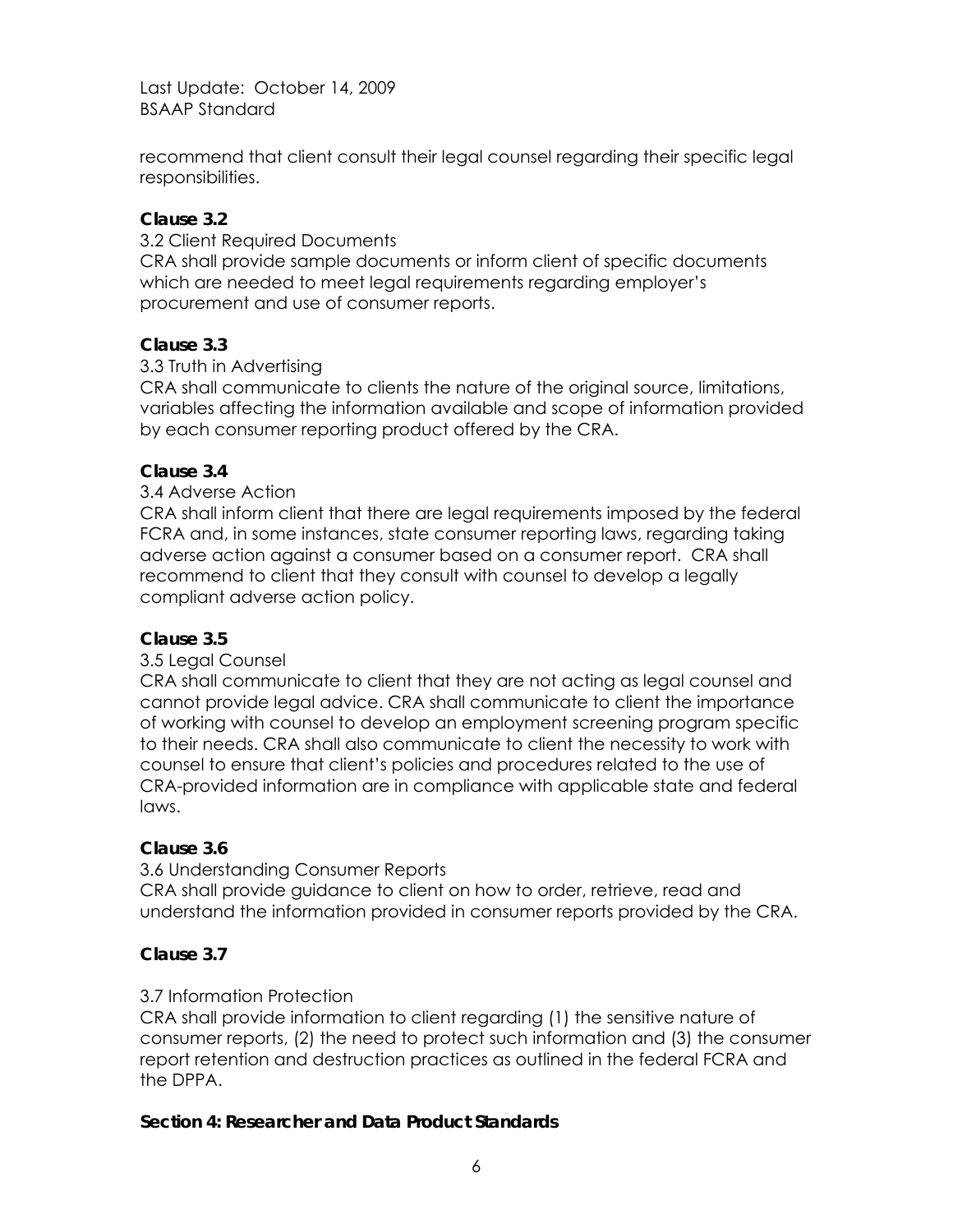## **Clause 4.1**

4.1 Public Record Researcher Agreement

CRA shall require a signed agreement from all non-employee public record researchers. The agreement shall clearly outline the scope of services agreed to by CRA and researcher, including jurisdictions covered, search methodology, depth of search, disclosure of findings, methodology and time frame for communication and completion of requests, methodology for confirming identity of subject of record(s), confidentiality requirements, and reinvestigation requirements.

# **Clause 4.2**

4.2 Vetting Requirement

CRA shall have procedures in place to vet or qualify new public record researchers.

# **Clause 4.3**

4.3 Public Record Researcher Certification

CRA shall require public record researcher to certify in writing that they will conduct research in compliance with all applicable local, state and federal laws, as well as in the manner prescribed by the jurisdiction which maintains the official record of the court; never obtain information through illegal or unethical means; and utilize document disposal and/or destruction methods pursuant to the federal FCRA.

#### **Clause 4.4**

#### 4.4 Errors and Omissions Coverage

CRA shall obtain proof of public record researcher's Errors and Omissions Insurance. If public record researcher is unable to provide proof of insurance, CRA shall maintain coverage for uninsured and/or underinsured public record researcher.

#### **Clause 4.5**

4.5 Information Security

CRA shall provide a secure means by which public record researcher will receive orders and return search results.

# **Clause 4.6**

# 4.6 Auditing Procedures

CRA shall maintain auditing procedures for quality assurance in regard to their active public record researchers.

#### **Clause 4.7**

4.7 Identification Confirmation

CRA shall follow reasonable procedures to assure maximum possible accuracy when determining the identity of a consumer who is the subject of a record prior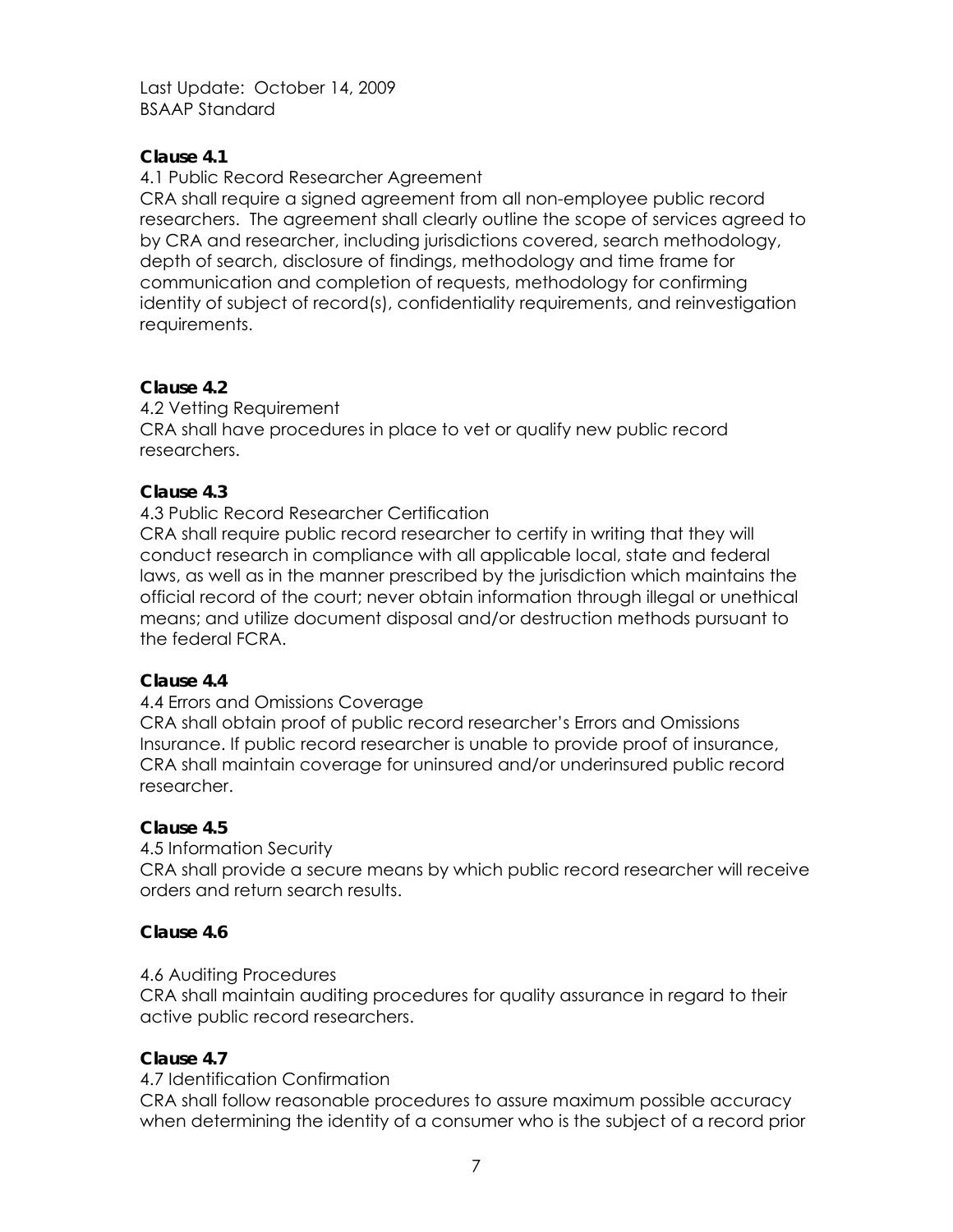to reporting the information. CRA shall have procedures in place to notify client of any adverse information that is reported based on a name match only.

## **Clause 4.8**

4.8 Jurisdictional Knowledge The CRA shall designate a qualified individual(s) or position(s) within the organization responsible for understanding court terminology, as well as understanding the various jurisdictional court differences if CRA reports court records.

# **Section 5: Verification Service Standards**

## **Clause 5.1**

5.1 Verification Accuracy

CRA shall maintain reasonable procedures to assure maximum possible accuracy when obtaining, recording and reporting verification information.

# **Clause 5.2**

#### 5.2 Current Employment

CRA shall have procedures in place to contact consumer's current employer directly only when authorized by client and/or consumer.

#### **Clause 5.3**

#### 5.3 Diploma Mills

When attempting educational verifications from known or suspected diploma mills, CRA shall have reasonable procedures in place to advise client of such.

#### **Clause 5.4**

# 5.4 Procedural Disclosures

CRA shall provide full disclosure to clients about general business practices regarding number of attempts to verify information, what constitutes an "attempt," locate fees, fees charged by the employer or service provider and standard question formats prior to providing such services.

# **Clause 5.5**

# 5.5 Verification Databases

If CRA compiles and stores employment or education verification information for sale, CRA shall have procedures in place to ensure that data is accurate at the time information is provided to end user and have procedures in place for handling consumer disputes.

# **Clause 5.6**

# 5.6 Use of Stored Data

If CRA provides investigative consumer reports from stored data, CRA shall have procedures in place to ensure the CRA does not provide previously reported adverse information unless it has been re-verified within the past three months, or for a shorter time if required by state or local law.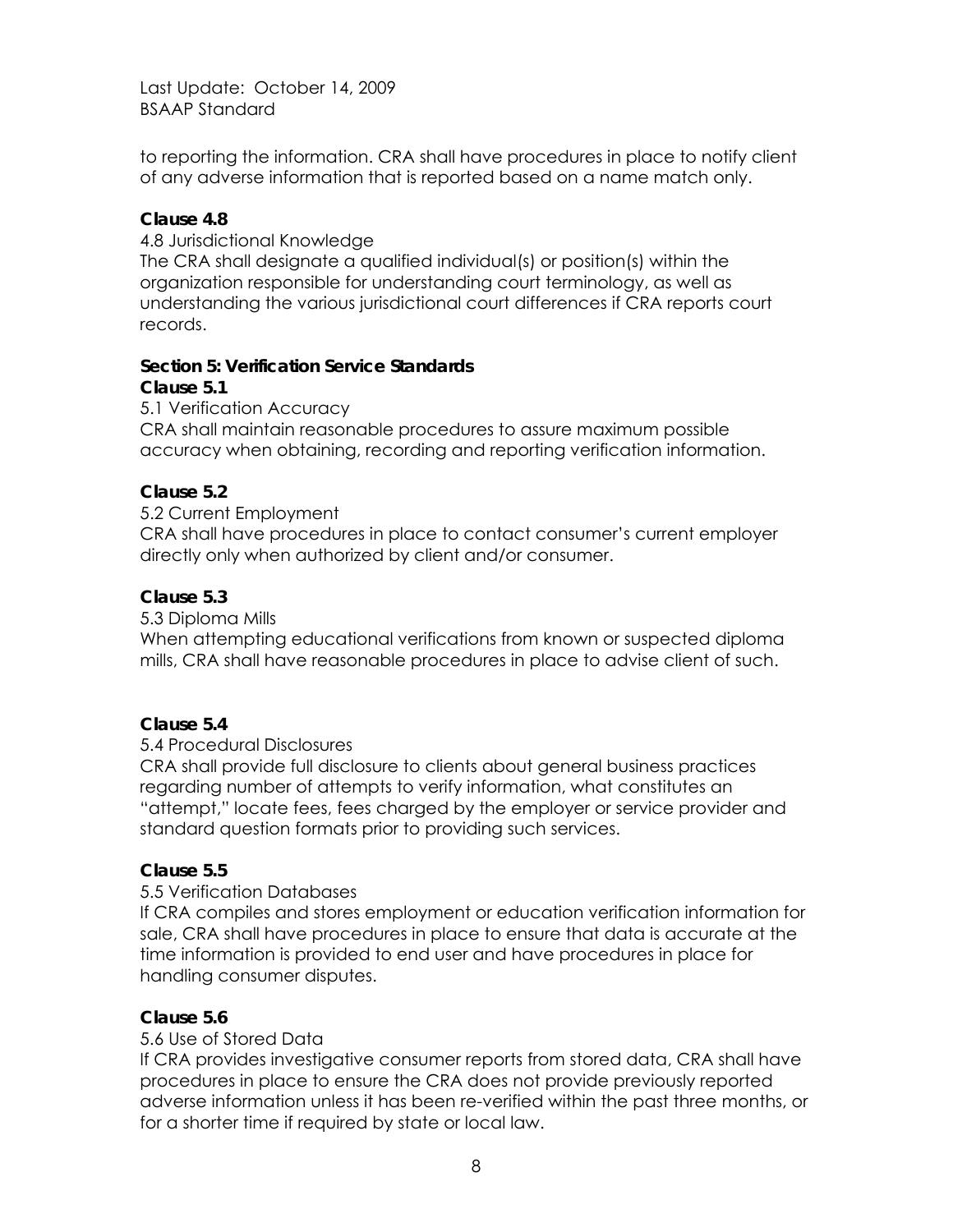## **Clause 5.7**

5.7 Documentation of Verification Attempts

CRA shall have procedures in place to document all verification attempts made and the result of each attempt, in completing all verification services.

# **Clause 5.8**

5.8 Outsourced Verification Services

CRA shall require a signed agreement from all providers of outsourced verification services. The agreement shall clearly outline the scope of services to be provided, verification methodology, documentation of verification efforts, disclosure of findings, time frame for communication and completion of requests, confidentiality requirements, reinvestigation requirements and other obligations as furnishers of information under the federal FCRA.

## **Clause 5.9**

5.9 Conflicting Data

Should CRA receive information from the verification source subsequent to the delivery of the consumer report, and as a direct result of the initial inquiry, that conflicts with originally reported information, and that new information is received within 120 days of the initial report, (or as may be required by law), CRA shall have procedures in place to notify client of such information.

# **Clause 5.10**

5.10 Professional Conduct

CRA shall train all employees engaged in verification work on procedures for completing verifications in a professional manner.

# **Clause 5.11**

#### 5.16 Authorized Recipient

If CRA is requesting verification by phone, fax, email or mail, CRA shall have procedures in place to confirm that verification request is directed to an authorized recipient.

#### **Section 6: Miscellaneous Business Practices**

#### **Clause 6.1**

# 6.1 Character

Owners, officers, principals and employees charged with the enforcement of company policy must consent to undergo a criminal records check and be found free of convictions for any crimes involving dishonesty, fraud or moral turpitude.

#### **Clause 6.2**

#### 6.2 Insurance

CRA shall maintain errors and omissions insurance. If CRA does not maintain errors and omission insurance, CRA must self-insure in a manner compliant with its state's insurance requirements.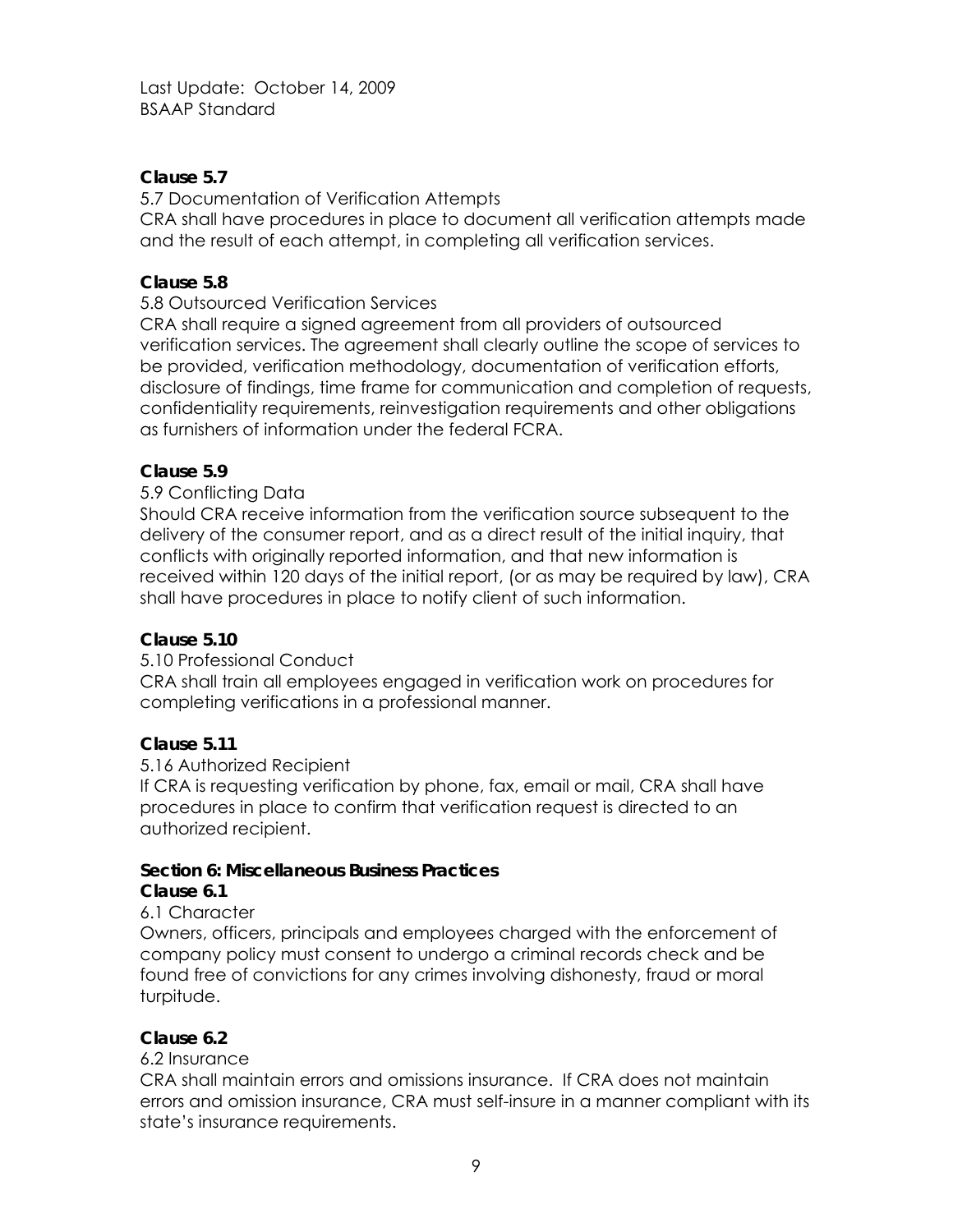## **Clause 6.3**

#### 6.3 Client Credentialing

CRA shall have a procedure to identify and authenticate all clients prior to disclosing consumer reports or other consumer information. The procedure shall require the CRA to maintain written records regarding the qualification of each client who receives consumer reports or other consumer information.

#### **Clause 6.4**

#### 6.4 Vendor Credentialing

CRA shall have a procedure to identify and authenticate all vendors prior to disclosing consumer information. The procedure shall require the CRA to maintain written records regarding the qualification of each vendor who receives consumer information.

#### **Clause 6.5**

#### 6.5 Consumer Credentialing

CRA shall develop and implement requirements for what information consumers shall provide as proof of identity prior to providing file disclosure to the consumer. The CRA shall maintain procedures to document the information used to identify each consumer to whom file disclosure is provided.

#### **Clause 6.6**

6.6 Document Management

CRA shall have a written record retention and destruction policy pursuant to the federal FCRA.

#### **Clause 6.7**

6.7 Employee Certification CRA shall require all workers to certify they will adhere to the confidentiality, security and legal compliance practices of the CRA.

#### **Clause 6.8**

6.8 Worker Training CRA shall provide training to all workers on confidentiality, security and legal compliance practices of the CRA.

#### **Clause 6.9**

6.9 Visitor Security

CRA shall utilize a visitor security program to ensure visitors do not have access to consumer information.

#### **Clause 6.10**

6.10 Employee Criminal History

CRA shall conduct a criminal records check on all employees with access to consumer information when such searches can be conducted without violating state or federal law. These searches shall be conducted at least once every two